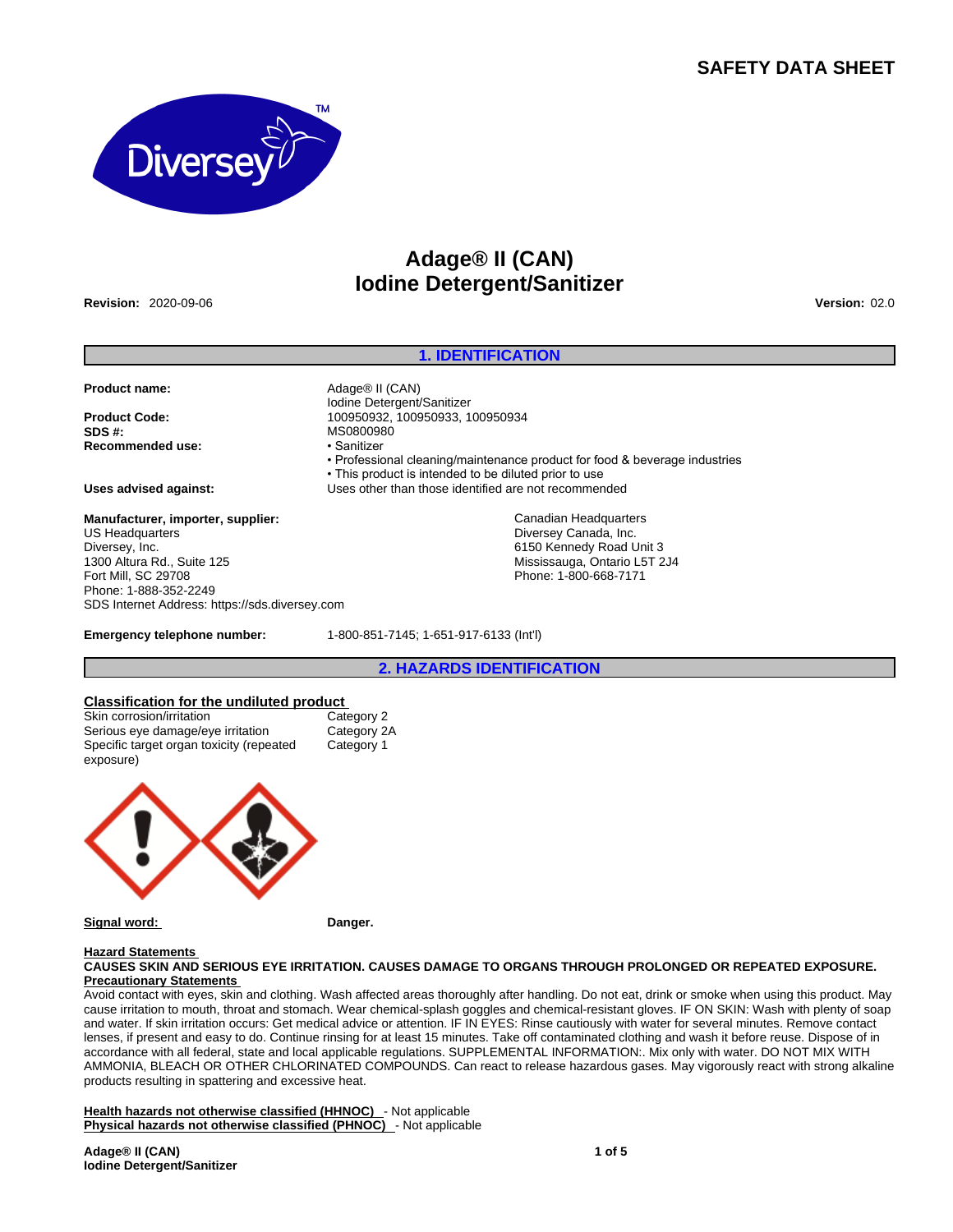#### **Classification for the diluted product** @ 0.16% v/v

This product, when diluted as stated on the label, is not classified as hazardous according to OSHA 29CFR 1910.1200 (HazCom 2012-GHS) and Canadian Hazardous Products Regulations (HPR) (WHMIS 2015-GHS).

#### **Hazard and Precautionary Statements**

None required.

### **3. COMPOSITION/INFORMATION ON INGREDIENTS**

### **Classified Ingredients**

| Ingredient(s)       | <b>CAS#</b> | Weight %      |
|---------------------|-------------|---------------|
| Phosphoric acid     | 7664-38-2   | 30%<br>$10 -$ |
| Polyalkylene glycol | 9038-95-3   | 10%           |
| lodine              | 7553-56-2   | $-5%$         |

### **4. FIRST AID MEASURES**

### **Undiluted Product:**

**Eyes:** IF IN EYES: Rinse cautiously with water for several minutes. Remove contact lenses, if present and easy to do. Continue rinsing for at least 15 minutes.

Skin: IF ON SKIN (or hair): Take off immediately all contaminated clothing. Rinse skin with water for at least 15 minutes. IF ON SKIN: Wash with plenty of soap and water. If skin irritation occurs: Get medical advice/attention.

**Inhalation:** No specific first aid measures are required.

**Ingestion:** IF SWALLOWED: Rinse mouth. Drink a cupful of milk or water.

### **Most Important Symptoms/Effects:** No information available.

**Immediate medical attention and special treatment needed** Not applicable.

**Aggravated Medical Conditions:** Individuals with chronic respiratory disorders such as asthma, chronic bronchitis, emphysema, etc., may be more susceptible to irritating effects.

### **Diluted Product:**

**Eyes:** Rinse with plenty of water.

**Skin:** No specific first aid measures are required

**Inhalation:** No specific first aid measures are required

**Ingestion:** IF SWALLOWED: Call a Poison Center (1-800-851-7145) or doctor/physician if you feel unwell.

### **5. FIRE-FIGHTING MEASURES**

**Specific methods:** No special methods required **Suitable extinguishing media:** The product is not flammable. Extinguish fire using agent suitable for surrounding fire.

**Special protective equipment for firefighters:** As in any fire, wear self-contained breathing apparatus pressure-demand, MSHA/NIOSH (approved or equivalent) and full protective gear.

**Extinguishing media which must not be used for safety reasons:** No information available.

### **6. ACCIDENTAL RELEASE MEASURES**

**Environmental precautions and clean-up methods:** 

**Personal precautions:** Put on appropriate personal protective equipment (see Section 8.). Clean-up methods - large spillage. Absorb spill with inert material (e.g. dry sand or earth), then place in a chemical waste container. Use a water rinse for final clean-up.

### **7. HANDLING AND STORAGE**

**Handling:** Avoid contact with skin, eyes and clothing. Do not taste or swallow. Remove and wash contaminated clothing and footwear before re-use. Wash thoroughly after handling. Mix only with water. DO NOT MIX WITH AMMONIA, BLEACH, OR OTHER CHLORINATED COMPOUNDS. Can react to release hazardous gases. May vigorously react with strong alkaline products resulting in spattering and excessive heat. Product residue may remain on/in empty containers. All precautions for handling the product must be used in handling the empty container and residue.

**Storage:** Protect from freezing. Keep tightly closed in a dry, cool and well-ventilated place.

**Adage® II (CAN) Iodine Detergent/Sanitizer**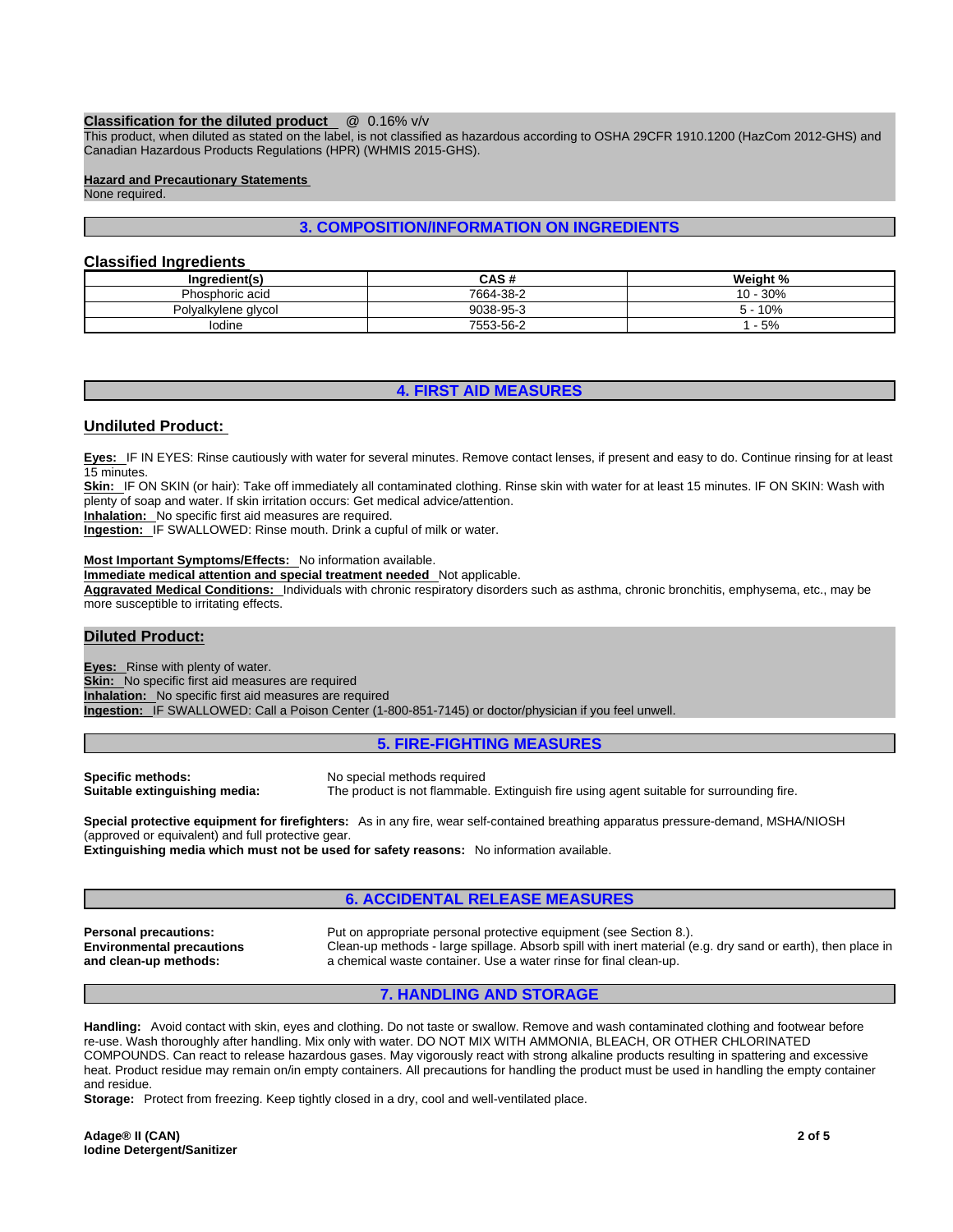### **8. EXPOSURE CONTROLS / PERSONAL PROTECTION**

#### **Exposure Guidelines:** .

| Ingredient(s)   | CAS#      | <b>ACGIH</b>                                               | <b>OSHA</b>                            |
|-----------------|-----------|------------------------------------------------------------|----------------------------------------|
| Phosphoric acid | 7664-38-2 | $3$ mg/m <sup>3</sup> (STEL)<br>1 ma/m <sup>3</sup> (TWA). | mg/m <sup>3</sup> (TWA)                |
| Iodine          | 7553-56-2 | 0.1 ppm (STEL)<br>$0.01$ ppm (TWA)                         | 0.1 ppm (Ceiling)<br>$mg/m3$ (Ceiling) |

#### **Undiluted Product:**

#### **Engineering measures to reduce exposure:**

Good general ventilation should be sufficient to control airborne levels. Respiratory protection is not required if good ventilation is maintained.

#### **Personal Protective Equipment**

| Eye protection:                | Chemical-splash goggles.                                                                                                                                                                                                                                 |
|--------------------------------|----------------------------------------------------------------------------------------------------------------------------------------------------------------------------------------------------------------------------------------------------------|
| Hand protection:               | Chemical-resistant gloves.                                                                                                                                                                                                                               |
| Skin and body protection:      | Protective footwear. If major exposure is possible, wear suitable protective clothing and footwear.                                                                                                                                                      |
| <b>Respiratory protection:</b> | In case of insufficient ventilation wear suitable respiratory equipment. A respiratory protection program<br>that meets OSHA's 29 CFR 1910.134 and ANSI Z88.2 requirements must be followed whenever<br>workplace conditions warrant a respirator's use. |
| <b>Hygiene measures:</b>       | Handle in accordance with good industrial hygiene and safety practice.                                                                                                                                                                                   |
|                                |                                                                                                                                                                                                                                                          |

#### **Diluted Product:**

**Engineering measures to reduce exposure:** Good general ventilation should be sufficient to control airborne levels.

#### **Personal Protective Equipment**

| Eye protection:                | No personal protective equipment required under normal use conditions. |
|--------------------------------|------------------------------------------------------------------------|
| Hand protection:               | No personal protective equipment required under normal use conditions. |
| Skin and body protection:      | No personal protective equipment required under normal use conditions. |
| <b>Respiratory protection:</b> | No personal protective equipment required under normal use conditions. |
| Hygiene measures:              | Handle in accordance with good industrial hygiene and safety practice. |

### **9. PHYSICAL AND CHEMICAL PROPERTIES**

**Explosion limits: - upper:** Not determined **- lower:** Not determined **Physical State:** Liquid **Color:** Opaque, Dark, Brown **Evaporation Rate:** No information available **CODO CONCERTIVITY CONCERTIVITY Odor:** Iodine **Odor threshold:** No information available. **Boiling point/range:** Not determined **Melting point/range:** Not determined **Decomposition temperature:** Not determined **Autoignition temperature:** Not information available **Bullie Computers** Solubility: Completely Soluble **Autoignition temperature:** No information available **Solubility in other solvents:** No information available **Relative Density (relative to water):** 1.15 **Density: Specific gravity:** 1.15 Kg/L **Vapor density: No information available**<br> **Bulk density:** No information available **Vapor pressure:** No information available **Bulk density:** No information available **Vapor pressure:** No information available.<br> **Flash point (°F):** > 200 °F > 93.3 °C **Partition coefficient (n-octanol/water):** N **Flash point (°F):** > 200 °F > 93.3 °C **Partition coefficient (n-octanol/water):** No information available **Viscosity:** No information available **Viscosity:** No information available **Viscosity:** No information available **VOC:** 1.5 % <sup>\*</sup> **pH:** 1.0 **pH:** 1.0 **pH:** 1.0 *pH:* **1.0 <b>***pH:* **1.0** *pH:* **1.0** *pH:* **1.0 <b>***pH:* **1.0** *pH:* **1.0** *pH:* **1.0** *pH:* **1.0** *pH:* **1.0** *pg: 1.0 <i>pg://magility (Solid or Gas):* Not applicable **1.0** *p* **Flammability (Solid or Gas):** Not applicable **Sustained combustion:** Not applicable

**Elemental Phosphorus:** 5.95 % by wt.

### **Dilution pH:**

**Dilution Flash Point (°F):** > 200 °F > 93.4 °C **VOC % by wt. at use dilution:** 0%

\* - Title 17, California Code of Regulations, Division 3, Chapter 1, Subchapter 8.5, Article 2, Consumer Products, Sections 94508

**10. STABILITY AND REACTIVITY**

**Reactivity:** Not Applicable

**Adage® II (CAN) Iodine Detergent/Sanitizer**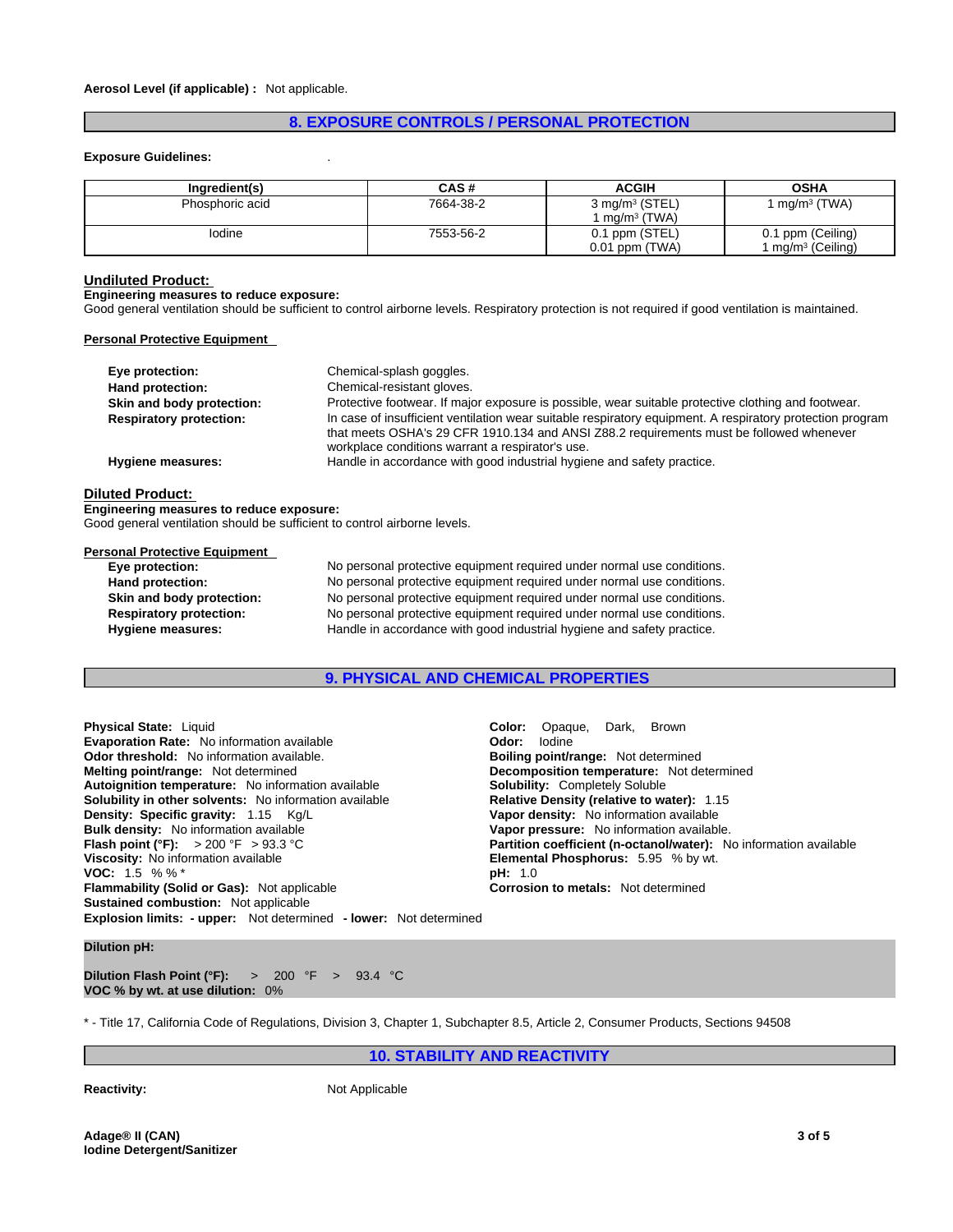**Stability:** The product is stable<br> **Possibility of hazardous reactions:** May vigorously react May vigorously react with strong alkaline products resulting in spattering and excessive heat. **Hazardous decomposition products:** None reasonably foreseeable. **Materials to avoid:** Ammonia. Bases. Do not mix with chlorinated products (such as bleach). Strong bases. Do not mix with any other product or chemical unless specified in the use directions. **Conditions to avoid: Do not mix with any other product or chemical.** 

**11. TOXICOLOGICAL INFORMATION**

**Information on likely routes of exposure:**

Eye contact, Skin contact, Inhalation

**Delayed, immediate, or chronic effects and symptoms from short and long-term exposure**

**Skin contact:** Causes skin irritation. Symptoms may include pain (which may be delayed), redness, and/or discomfort. **Eye contact:** Causes serious eye irritation. Symptoms may include pain, redness, and watering. **Ingestion:** May be irritating to mouth, throat and stomach. Symptoms may include stomach pain and nausea. **Inhalation:** May be irritating to nose, throat, and respiratory tract. Symptoms may include coughing and difficulty breathing. **Sensitization:** No known effects. **Target Organs (SE):** None known **Target Organs (RE):** No information available

**Numerical measures of toxicity**

| ATE - Oral (mg/kg):                  | >5000 |
|--------------------------------------|-------|
| ATE - Dermal (mg/kg):                | >5000 |
| ATE - Inhalatory, vapors (mg/l): >50 |       |

**12. ECOLOGICAL INFORMATION**

**Ecotoxicity:** No information available.

**Persistence and Degradability:** No information available.

**Bioaccumulation:** No information available.

### **13. DISPOSAL CONSIDERATIONS**

**Waste from residues / unused products (undiluted product):** This product, as sold, if discarded or disposed, is a hazardous waste according to Federal regulations (40 CFR 261.4 (b)(4)). Under RCRA, it is the responsibility of the user of the product to determine, at the time of disposal, whether the waste solution meets RCRA criteria for hazardous waste. Dispose in compliance with all Federal, state, provincial, and local laws and regulations.

**Waste from residues / unused products (diluted product):** This product, when diluted as stated on this SDS, is not a hazardous waste according to Federal regulations (40 CFR 261.4 (b)(4)). Under RCRA, it is the responsibility of the user of the product to determine, at the time of disposal, whether the waste solution meets RCRA criteria for hazardous waste. Dispose in compliance with all Federal, state, provincial, and local laws and regulations.

**RCRA Hazard Class (undiluted product):** D002 Corrosive Waste **RCRA Hazard Class (diluted product): Not Regulated Contaminated Packaging:** Do not re-use empty containers.

**14. TRANSPORT INFORMATION**

**DOT (Ground) Bill of Lading Description:** NOT REGULATED

### **15. REGULATORY INFORMATION**